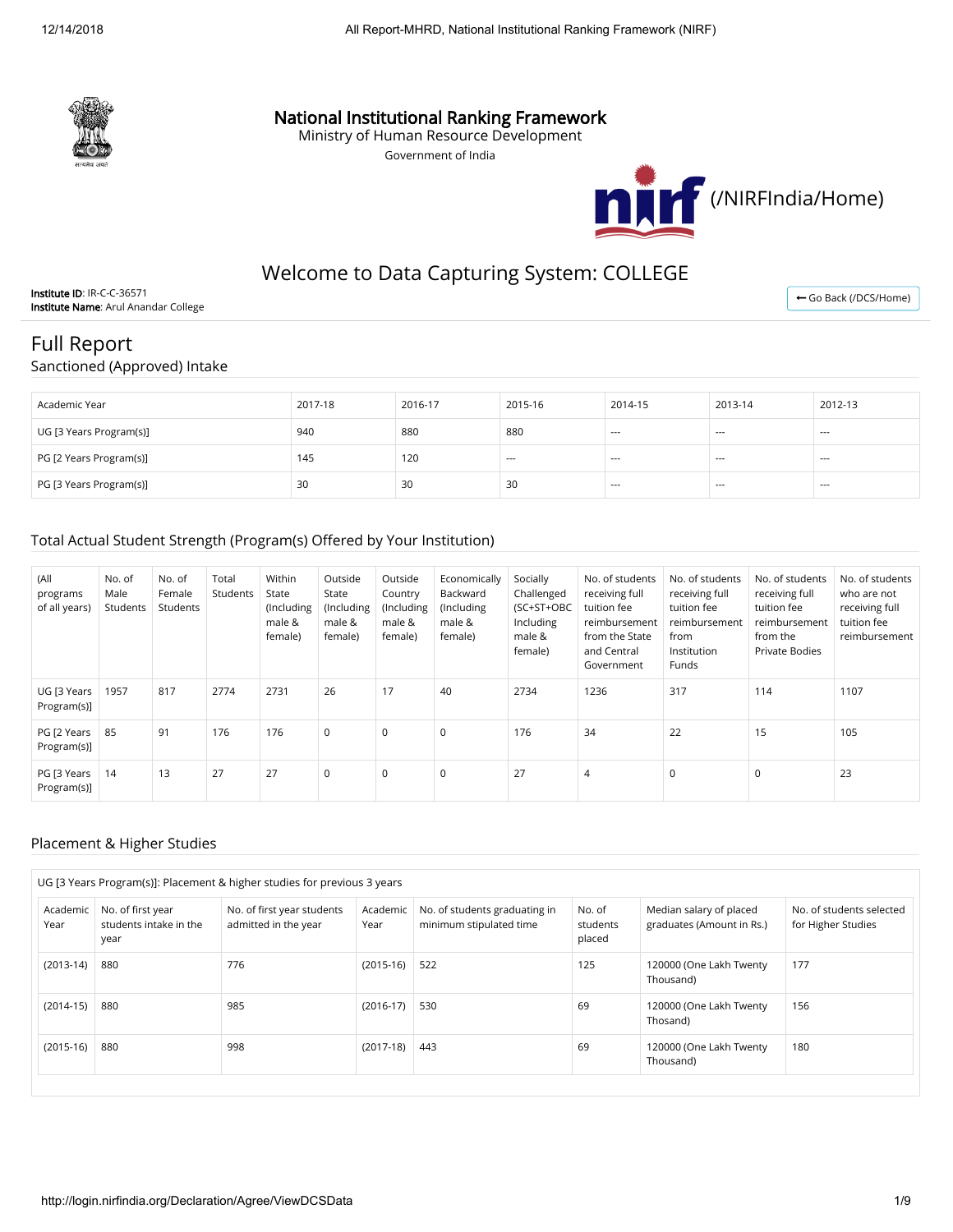| PG [2 Years Program(s)]: Placement & higher studies for previous 3 years |                                                     |                                                    |                  |                                                          |                              |                                                      |                                                |  |  |  |  |
|--------------------------------------------------------------------------|-----------------------------------------------------|----------------------------------------------------|------------------|----------------------------------------------------------|------------------------------|------------------------------------------------------|------------------------------------------------|--|--|--|--|
| Academic<br>Year                                                         | No. of first year<br>students intake in the<br>year | No. of first year students<br>admitted in the year | Academic<br>Year | No. of students graduating in<br>minimum stipulated time | No. of<br>students<br>placed | Median salary of placed<br>graduates (Amount in Rs.) | No. of students selected<br>for Higher Studies |  |  |  |  |
| $(2014-15)$                                                              | 120                                                 | 88                                                 | $(2015-16)$ 63   |                                                          | 16                           | 120000 (One Lakh Twenty<br>Thousand)                 | 16                                             |  |  |  |  |
| $(2015-16)$                                                              | 120                                                 | 82                                                 | $(2016-17)$      | -46                                                      | 8                            | 216000 (Two Lakh Sixteen<br>Thousand)                |                                                |  |  |  |  |
| $(2016-17)$                                                              | 120                                                 | 63                                                 | $(2017-18)$      | -40                                                      | 9                            | 120000 (One Lakh Twenty<br>Thousand)                 | 9                                              |  |  |  |  |

#### PG [3 Years Program(s)]: Placement & higher studies for previous 3 years

| Academic<br>Year | No. of first year<br>students intake in the<br>year | No. of first year students<br>admitted in the year | Academic<br>Year | No. of students graduating in<br>minimum stipulated time | No. of<br>students<br>placed | Median salary of placed<br>graduates (Amount in Rs.) | No. of students selected<br>for Higher Studies |
|------------------|-----------------------------------------------------|----------------------------------------------------|------------------|----------------------------------------------------------|------------------------------|------------------------------------------------------|------------------------------------------------|
| $(2013-14)$      | 30                                                  | 19                                                 | $(2015-16)$ 13   |                                                          |                              | 138000 (One Lakh Thirty<br>Eight thousand)           |                                                |
| $(2014-15)$      | 30                                                  | 17                                                 | $(2016-17)$ 11   |                                                          | b                            | 96000 (Ninety Six Thousand)   0                      |                                                |
| $(2015-16)$      | 30                                                  | 17                                                 | $(2017-18)$      | -12                                                      | 4                            | 168000 (One Lakh Sixty<br>Eight thousand)            | 0                                              |

#### Financial Resources: Utilised Amount for the Capital & Operational expenditure for previous 3 years

| <b>Financial Year</b>                                                                                                                            | 2017-18                                                                                           | 2016-17                                                                               | 2015-16                                                                                         |
|--------------------------------------------------------------------------------------------------------------------------------------------------|---------------------------------------------------------------------------------------------------|---------------------------------------------------------------------------------------|-------------------------------------------------------------------------------------------------|
|                                                                                                                                                  | <b>Utilised Amount</b>                                                                            | <b>Utilised Amount</b>                                                                | <b>Utilised Amount</b>                                                                          |
| Annual Capital Expenditure on Academic Activities and Resources (excluding expenditure on buildings)                                             |                                                                                                   |                                                                                       |                                                                                                 |
| Library                                                                                                                                          | 320437 (Three lakh twenty thousan<br>d four hundred and thirty seven)                             | 265639 (Two lakh sixty five thousa<br>nd six hundred and thirty nine)                 | 695297 (Six lakh ninty five thousan<br>d and two hundred and ninety sev<br>en)                  |
| New Equipment for Laboratories                                                                                                                   | 478512 (Four lakh seventy eight th<br>ousand and five hundred and twel<br>ve)                     | 4550521 (Forty five lakh fifty thous<br>and and five hundred and twenty o<br>ne)      | 541710 (Five lakh forty one thousa<br>nd seven hundred and ten)                                 |
| Other expenditure on creation of Capital Assets (excluding expenditure<br>on Land and Building)                                                  | 2949845 (Twenty nine lakh forty ni<br>ne thousand eight hundred and for<br>ty five)               | 3679678 (Thirty six lakh seventy ni<br>ne thousand six hundred and seve<br>nty eight) | 1817700 (eighteen lakh seventeen<br>thousand seven hundred)                                     |
| Annual Operational Expenditure                                                                                                                   |                                                                                                   |                                                                                       |                                                                                                 |
| Salaries (Teaching and Non Teaching staff)                                                                                                       | 94523455 (Nine crores forty five la<br>khs twenty three thousand four hu<br>ndred and fifty five) | 80841026 (Eight crores eight lakh f<br>orty one thousand and twenty six)              | 74237161 (Seven crores forty two I<br>akhs thirty seven thousand one hu<br>ndred and sixty one) |
| Maintenance of Academic Infrastructure or consumables, other running<br>expenditures etc. (excluding maintenance of hostels and allied services) | 10605318 (One crores six lakshs fiv<br>e thousand three hundred and eig<br>hteen)                 | 9705132 (Ninety seven lakh five th<br>ousand one hundred and thirty tw<br>O)          | 8228144 (Eighty two lakh twenty ei<br>ght thousand one hundred and for<br>ty four)              |
| Seminars/Conferences/Workshops                                                                                                                   | 1177482 (Eleven lakhs seventy sev<br>en thousand four hundred and eig<br>hty two)                 | 1311841 (Thirteen lakh eleven tho<br>usand eight hundred and forty one                | 1467487 (Fourteen lakhs sixty seve<br>n thousand four hundred and eigh<br>ty seven)             |

## PCS Facilities: Facilities of physically challenged students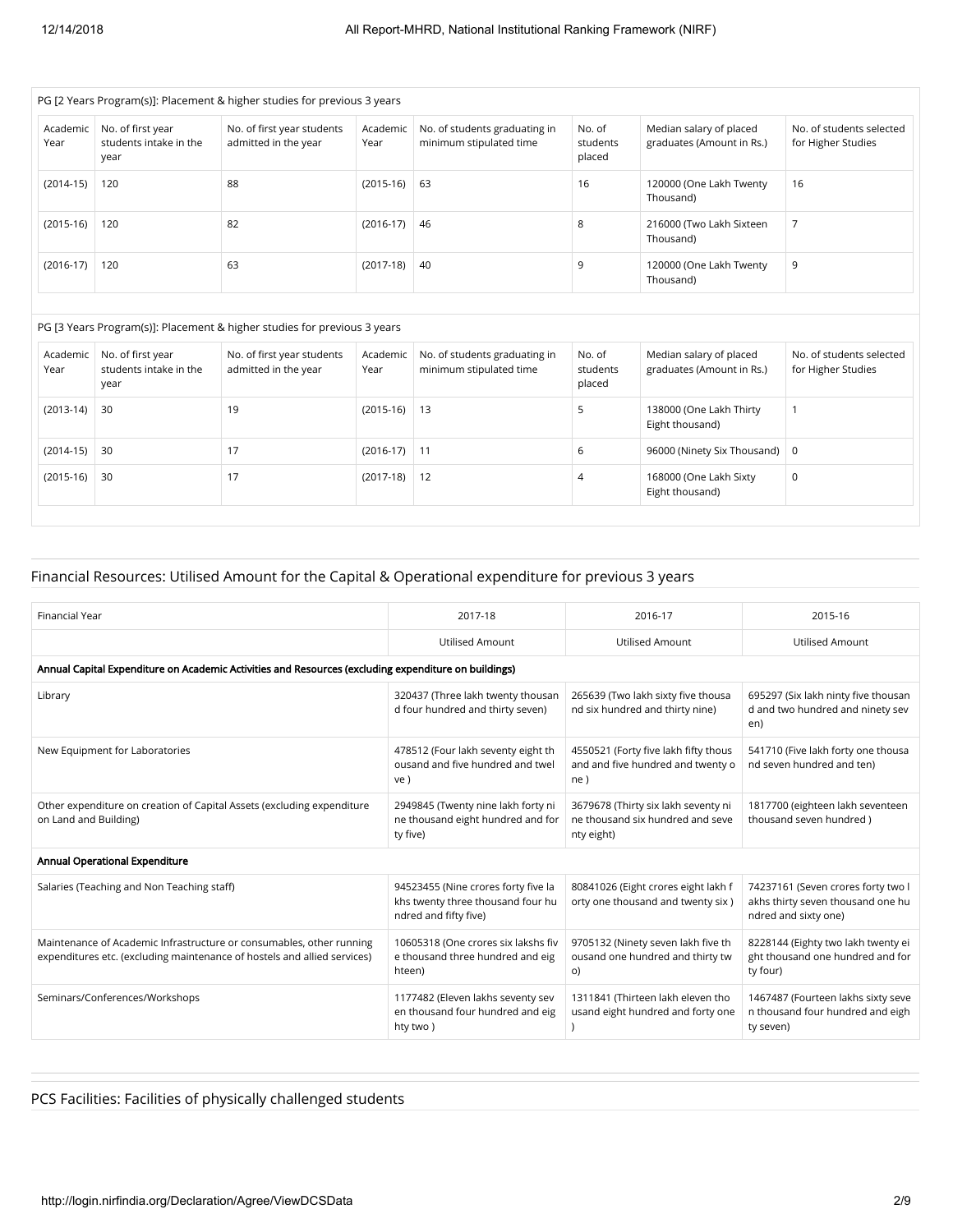| 1. Do your institution buildings have Lifts/Ramps?                                                                                                        | Yes, more than 60% of the<br>buildings |
|-----------------------------------------------------------------------------------------------------------------------------------------------------------|----------------------------------------|
| 2. Do your institution have provision for walking aids, includingwheelchairs and transportation from one building to another for handicapped<br>students? | Yes                                    |
| 3. Do your institution buildings have specially designed toilets for handicapped students?                                                                | Yes, more than 40% of the<br>buildings |

### Faculty Details

1. How many faculty members of your institution have received highly reputed national/international awards/recognition from Central government agencies in the previous year (2017-18)?  $\mathbf 0$ 

| Srno           | Name                                 | Age | Designation                                      | Gender | Qualification | Experience<br>(In Months) | Is Associated<br>Last Year | Currently working<br>with institution? | Joining<br>Date     | Leaving<br>Date          | Association<br>type |
|----------------|--------------------------------------|-----|--------------------------------------------------|--------|---------------|---------------------------|----------------------------|----------------------------------------|---------------------|--------------------------|---------------------|
| $\overline{1}$ | Dr Joseph Selvaraj M                 | 54  | Associate Professor                              | Male   | Ph.D          | 323                       | Yes                        | Yes                                    | $16 - 08 -$<br>1991 | $\overline{a}$           | Regular             |
| 2              | Dr Seshu Raja S                      | 58  | Associate Professor                              | Male   | Ph.D          | 225                       | Yes                        | Yes                                    | $28 - 10 -$<br>1999 | $\overline{a}$           | Regular             |
| 3              | Dr Xavier Adaikalaraj J              | 54  | Associate Professor                              | Male   | Ph.D          | 209                       | Yes                        | Yes                                    | $02 - 02 -$<br>2001 | $\overline{a}$           | Regular             |
| $\overline{4}$ | Ms Yoga Rani R                       | 32  | Assistant Professor                              | Female | M. Phil       | 77                        | Yes                        | Yes                                    | 06-02-<br>2012      | $\overline{a}$           | Regular             |
| 5              | Mr Sebastian S                       | 33  | Assistant Professor                              | Male   | M. Phil       | 97                        | Yes                        | Yes                                    | 18-06-<br>2010      | $\overline{a}$           | Regular             |
| 6              | Dr Savitha Devi N                    | 37  | Assistant Professor                              | Female | Ph.D          | 31                        | Yes                        | Yes                                    | $04-12-$<br>2015    | $\overline{\phantom{a}}$ | Regular             |
| $\overline{7}$ | Dr Maria Joseph Mookan<br>Mahalingam | 58  | <b>Assistant Professor</b>                       | Male   | Ph.D          | 39                        | Yes                        | Yes                                    | $04-12-$<br>2015    | $\overline{\phantom{a}}$ | Regular             |
| 8              | Dr Malar Kannan S P                  | 47  | Assistant Professor                              | Male   | <b>NET</b>    | 31                        | Yes                        | Yes                                    | $04-12-$<br>2015    | ---                      | Regular             |
| 9              | Ms Manimegalai R                     | 29  | Assistant Professor                              | Female | M. Phil       | 37                        | Yes                        | Yes                                    | $18 - 06 -$<br>2015 | $\overline{a}$           | Regular             |
| 10             | Ms Ramya K                           | 33  | Assistant Professor                              | Female | <b>SLET</b>   | 61                        | Yes                        | Yes                                    | $20 - 06 -$<br>2013 | $\overline{a}$           | Regular             |
| 11             | Mr Arun Prasad S                     | 37  | Assistant Professor                              | Male   | <b>NET</b>    | 102                       | Yes                        | Yes                                    | $07 - 01 -$<br>2010 | $\overline{a}$           | Regular             |
| 12             | Mr Justin Kennedy R                  | 40  | Assistant Professor                              | Male   | M. Phil       | 121                       | Yes                        | Yes                                    | $16 - 06 -$<br>2008 | $\overline{a}$           | Regular             |
| 13             | Mr Arul Prabu P                      | 42  | Assistant Professor                              | Male   | M. Phil       | 95                        | Yes                        | Yes                                    | 08-06-<br>2010      | $\overline{a}$           | Regular             |
| 14             | Dr Basil Xavier S                    | 48  | Dean / Principal / Director /<br>Vice Chancellor | Male   | Ph.D          | 225                       | Yes                        | Yes                                    | $28-10-$<br>1999    | $\overline{a}$           | Regular             |
| 15             | Dr Mary Lowrencia C                  | 52  | Assistant Professor                              | Female | Ph.D          | 31                        | Yes                        | Yes                                    | $04-12-$<br>2015    | $\overline{a}$           | Regular             |
| 16             | Dr Antony Singh Dhas D               | 40  | Assistant Professor                              | Male   | Ph.D          | 129                       | Yes                        | Yes                                    | $22 - 10 -$<br>2007 | $\overline{\phantom{a}}$ | Regular             |
| 17             | Dr George Joseph M                   | 53  | Associate Professor                              | Male   | Ph.D          | 325                       | Yes                        | Yes                                    | 25-06-<br>1991      | $\overline{a}$           | Regular             |
| 18             | Dr Gilbert Rani M                    | 35  | <b>Assistant Professor</b>                       | Female | Ph.D          | 49                        | Yes                        | Yes                                    | $18 - 06 -$<br>2014 | $\overline{\phantom{a}}$ | Regular             |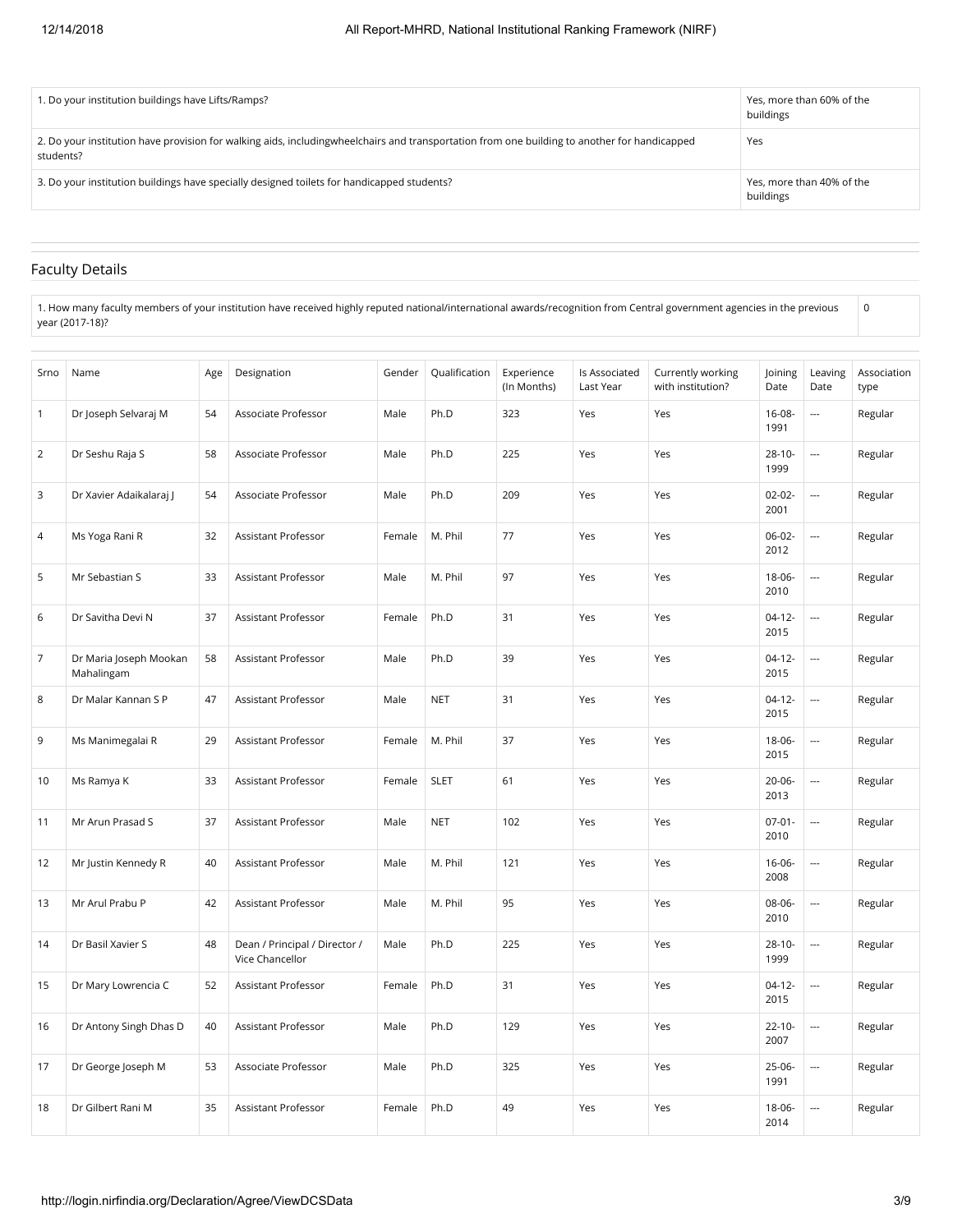| 19 | Mr Arockiadoss P       | 43 | Assistant Professor | Male   | M. Phil     | 85  | Yes | Yes | $15 - 06 -$<br>2011 | $\overline{\phantom{a}}$ | Regular |
|----|------------------------|----|---------------------|--------|-------------|-----|-----|-----|---------------------|--------------------------|---------|
| 20 | Mr Thomas R            | 35 | Assistant Professor | Male   | M. Phil     | 73  | Yes | Yes | $18 - 06 -$<br>2012 | $\overline{\phantom{a}}$ | Regular |
| 21 | Dr Martin S            | 49 | Assistant Professor | Male   | Ph.D        | 49  | Yes | Yes | 18-06-<br>2014      | $\overline{a}$           | Regular |
| 22 | Mr James A             | 37 | Assistant Professor | Male   | <b>NET</b>  | 37  | Yes | Yes | 18-06-<br>2015      | $\overline{a}$           | Regular |
| 23 | Dr Sundararaj A        | 57 | Associate Professor | Male   | Ph.D        | 372 | Yes | Yes | $02 - 07 -$<br>1987 | $\overline{\phantom{a}}$ | Regular |
| 24 | Mr Raja A              | 34 | Assistant Professor | Male   | M. Phil     | 73  | Yes | Yes | 18-06-<br>2012      | $\overline{a}$           | Regular |
| 25 | Ms Rajeswari S         | 50 | Assistant Professor | Female | M. Phil     | 145 | Yes | Yes | $14 - 06 -$<br>2006 | $\overline{a}$           | Regular |
| 26 | Dr Mege V S            | 47 | Assistant Professor | Female | Ph.D        | 49  | Yes | Yes | $25-06-$<br>2014    | $\overline{\phantom{a}}$ | Regular |
| 27 | Mr Albert Irudayaraj J | 31 | Assistant Professor | Male   | M. Phil     | 25  | Yes | Yes | $16 - 06 -$<br>2016 | ---                      | Regular |
| 28 | Ms Semalatha T         | 33 | Assistant Professor | Female | M. Phil     | 73  | Yes | Yes | 18-06-<br>2012      | $\overline{a}$           | Regular |
| 29 | Ms Revathy P           | 33 | Assistant Professor | Female | <b>NET</b>  | 73  | Yes | Yes | $20 - 06 -$<br>2012 | $\overline{\phantom{a}}$ | Regular |
| 30 | Dr Gurusamy G          | 35 | Assistant Professor | Male   | Ph.D        | 31  | Yes | Yes | $04-12-$<br>2015    | $\overline{a}$           | Regular |
| 31 | Dr Nallathambi P       | 33 | Assistant Professor | Male   | Ph.D        | 25  | Yes | Yes | $16 - 06 -$<br>2016 | $\overline{\phantom{a}}$ | Regular |
| 32 | Mr Micheal Venish V    | 33 | Assistant Professor | Male   | <b>NET</b>  | 37  | Yes | Yes | 18-06-<br>2015      | $\overline{\phantom{a}}$ | Regular |
| 33 | Dr Elphinston Kishore  | 44 | Assistant Professor | Male   | Ph.D        | 25  | Yes | Yes | $16 - 06 -$<br>2016 | ---                      | Regular |
| 34 | Dr Sajan Joseph M      | 38 | Assistant Professor | Male   | Ph.D        | 133 | Yes | Yes | 13-06-<br>2007      | $\overline{\phantom{a}}$ | Regular |
| 35 | Dr Joseph Wilson K S   | 53 | Associate Professor | Male   | Ph.D        | 321 | Yes | Yes | $21 - 10 -$<br>1991 | $\overline{\phantom{a}}$ | Regular |
| 36 | Ms Buvaneswari V       | 36 | Assistant Professor | Female | <b>SLET</b> | 25  | Yes | Yes | 16-06-<br>2016      | $\overline{a}$           | Regular |
| 37 | Dr Arul Prasad S       | 47 | Associate Professor | Male   | Ph.D        | 220 | Yes | Yes | 23-03-<br>2000      | $\overline{\phantom{a}}$ | Regular |
| 38 | Ms Pandeeswari M       | 36 | Assistant Professor | Female | <b>NET</b>  | 31  | Yes | Yes | $04-12-$<br>2015    | $\overline{\phantom{a}}$ | Regular |
| 39 | Mr Karunanidhi M       | 38 | Assistant Professor | Male   | <b>NET</b>  | 49  | Yes | Yes | 18-06-<br>2014      | $\overline{\phantom{a}}$ | Regular |
| 40 | Mr Nallakurumban M     | 30 | Assistant Professor | Male   | <b>NET</b>  | 49  | Yes | Yes | 18-06-<br>2014      | $\overline{\phantom{a}}$ | Regular |
| 41 | Ms Virgin Arockia Mary | 34 | Assistant Professor | Female | M. Phil     | 107 | Yes | Yes | 12-08-<br>2009      | $\overline{\phantom{a}}$ | Regular |
| 42 | Mr Vigneshwaran G      | 28 | Assistant Professor | Male   | MBA         | 49  | Yes | Yes | 18-06-<br>2014      | $\overline{\phantom{a}}$ | Regular |
| 43 | Dr Veeraparameswari N  | 34 | Assistant Professor | Female | Ph.D        | 73  | Yes | Yes | 18-06-<br>2012      |                          | Regular |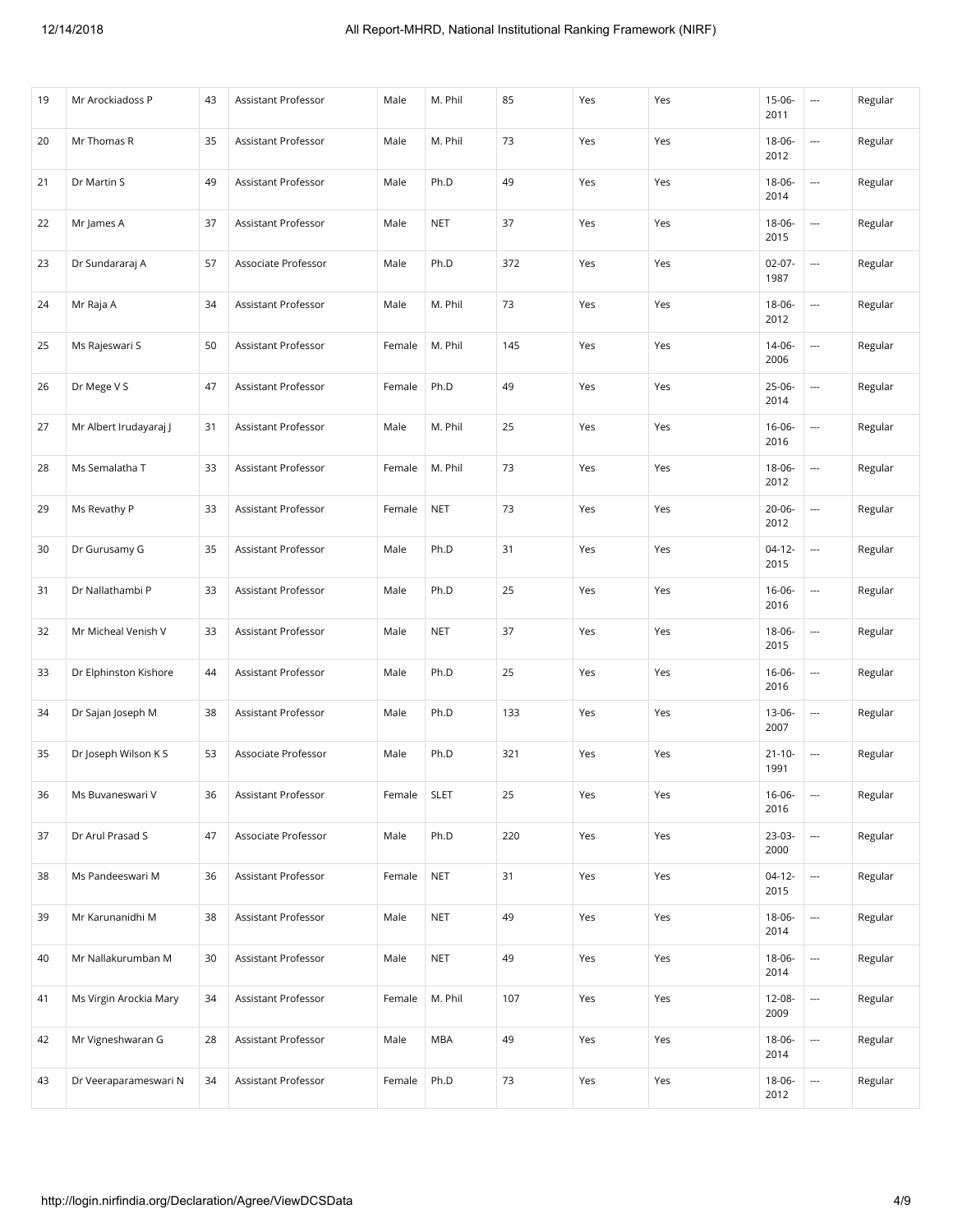| 44 | Ms Juliet Shanthi I     | 43 | Assistant Professor | Female | M. Phil    | 145 | Yes | Yes | $14 - 06 -$<br>2006 | $\overline{\phantom{a}}$ | Regular |
|----|-------------------------|----|---------------------|--------|------------|-----|-----|-----|---------------------|--------------------------|---------|
| 45 | Mr Gopinath P           | 28 | Assistant Professor | Male   | M.Sc.      | 24  | Yes | Yes | 04-07-<br>2016      | ---                      | Regular |
| 46 | Dr Anbarasu M           | 48 | Assistant Professor | Male   | Ph.D       | 131 | Yes | Yes | 18-09-<br>2007      | ---                      | Regular |
| 47 | Dr Martin J             | 42 | Assistant Professor | Male   | Ph.D       | 31  | Yes | Yes | $04-12-$<br>2015    |                          | Regular |
| 48 | Dr Nirmal Rajkumar V    | 36 | Assistant Professor | Male   | Ph.D       | 31  | Yes | Yes | $04-12-$<br>2015    | ---                      | Regular |
| 49 | Dr Irudayaraj A         | 43 | Assistant Professor | Male   | Ph.D       | 31  | Yes | Yes | $04-12-$<br>2015    | ---                      | Regular |
| 50 | Dr Ramkumar G           | 36 | Assistant Professor | Male   | Ph.D       | 49  | Yes | Yes | $18 - 06 -$<br>2014 | ---                      | Regular |
| 51 | Ms Jenitha Sironmani    | 30 | Assistant Professor | Female | M. Phil    | 61  | Yes | Yes | $20 - 06 -$<br>2013 | $\overline{a}$           | Regular |
| 52 | Mr Rex Rozario S        | 29 | Assistant Professor | Male   | M. Phil    | 61  | Yes | Yes | $20 - 06 -$<br>2013 |                          | Regular |
| 53 | Mr Ganesan K            | 38 | Assistant Professor | Male   | M. Phil    | 25  | Yes | Yes | $16 - 06 -$<br>2016 | ---                      | Regular |
| 54 | Mr Anthony Raj P        | 34 | Assistant Professor | Male   | <b>NET</b> | 37  | Yes | Yes | $18 - 06 -$<br>2015 | ---                      | Regular |
| 55 | Dr Vanitha J            | 37 | Other               | Female | Ph.D       | 37  | Yes | Yes | 18-06-<br>2015      | ---                      | Regular |
| 56 | Mr Johnson Amirtharaj A | 38 | Assistant Professor | Male   | M. Phil    | 73  | Yes | Yes | $18 - 06 -$<br>2012 | ---                      | Regular |
| 57 | Dr Sahayaraj Alexander  | 39 | Assistant Professor | Male   | Ph.D       | 145 | Yes | Yes | 14-06-<br>2006      | ---                      | Regular |
| 58 | Ms Susma                | 32 | Assistant Professor | Female | M. Phil    | 97  | Yes | Yes | $15 - 06 -$<br>2010 | ---                      | Regular |
| 59 | Dr Muthukumar A         | 38 | Assistant Professor | Male   | Ph.D       | 97  | Yes | Yes | $15-06-$<br>2010    | $\overline{a}$           | Regular |
| 60 | Mr Manoj Prabakaran T   | 30 | Assistant Professor | Male   | M. Phil    | 68  | Yes | Yes | $19 - 11 -$<br>2012 | ---                      | Regular |
| 61 | Mr Keba Immanuel        | 32 | Assistant Professor | Male   | M. Phil    | 61  | Yes | Yes | 24-06-<br>2013      | ---                      | Regular |
| 62 | Dr Jesurajan S          | 54 | Associate Professor | Male   | Ph.D       | 225 | Yes | Yes | $28 - 10 -$<br>1999 |                          | Regular |
| 63 | Dr Maria John Kennedy M | 57 | Associate Professor | Male   | Ph.D       | 384 | Yes | Yes | $16-07-$<br>1986    |                          | Regular |
| 64 | Dr Michael Raj A        | 44 | Assistant Professor | Male   | Ph.D       | 31  | Yes | Yes | $04-12-$<br>2015    | $\overline{\phantom{a}}$ | Regular |
| 65 | Mr Stanislaus           | 49 | Assistant Professor | Male   | M.Sc.      | 25  | Yes | Yes | 24-06-<br>2016      | $\overline{\phantom{a}}$ | Regular |
| 66 | Mr Gnana Arockiam A     | 37 | Assistant Professor | Male   | M. Phil    | 85  | Yes | Yes | $15-06-$<br>2011    |                          | Regular |
| 67 | Dr Valanarasu S         | 36 | Assistant Professor | Male   | Ph.D       | 31  | Yes | Yes | $04-12-$<br>2015    | $\overline{\phantom{a}}$ | Regular |
| 68 | Dr Rayappan S           | 42 | Assistant Professor | Male   | Ph.D       | 129 | Yes | Yes | $22 - 10 -$<br>2007 |                          | Regular |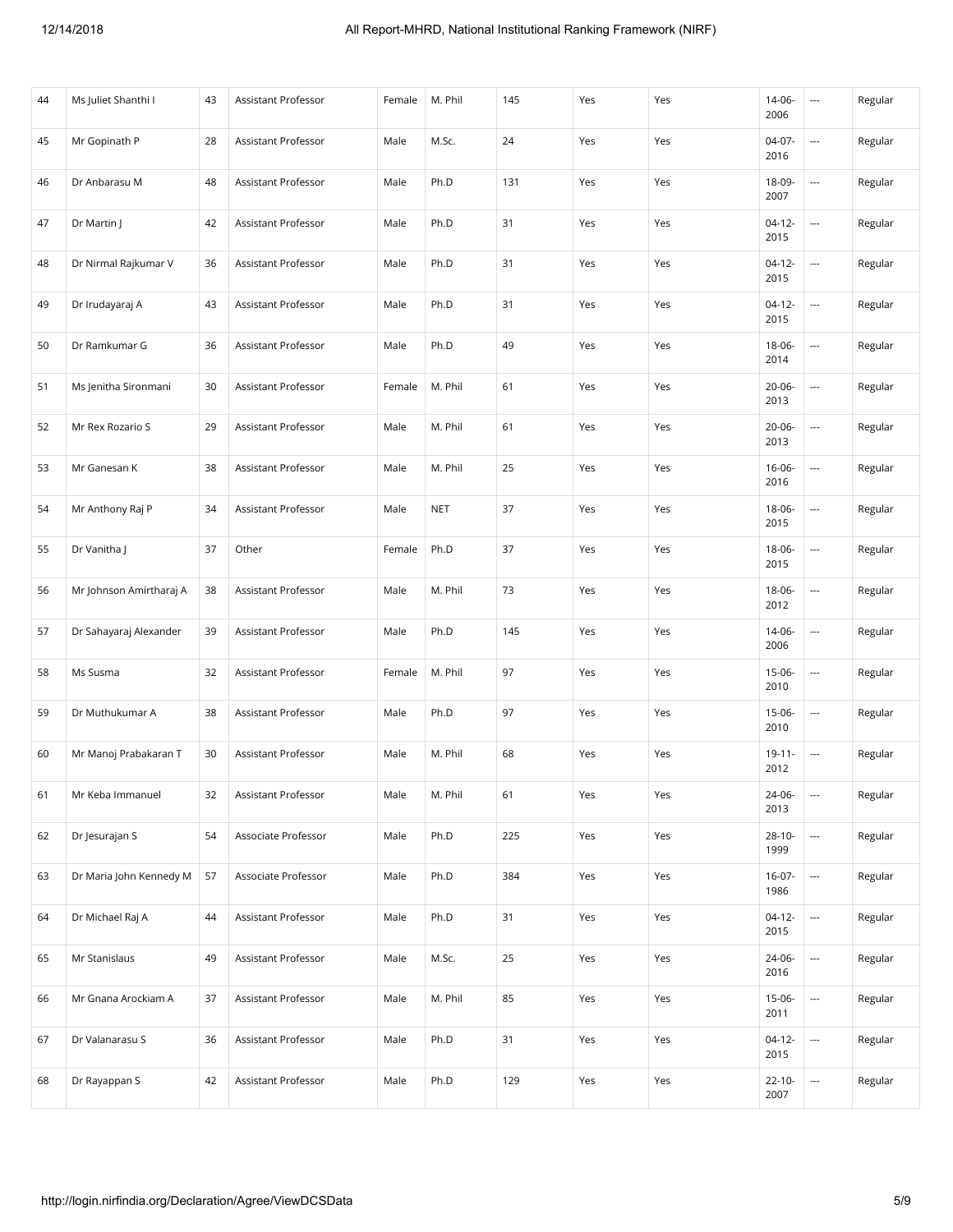| 69 | Ms Abirami S                        | 34 | Assistant Professor | Female | <b>NET</b>  | 31  | Yes | Yes | $04-12-$<br>2015    | $\overline{\phantom{a}}$ | Regular                |
|----|-------------------------------------|----|---------------------|--------|-------------|-----|-----|-----|---------------------|--------------------------|------------------------|
| 70 | Dr Arockiaraj L                     | 55 | Associate Professor | Male   | Ph.D        | 394 | Yes | Yes | 23-09-<br>1985      | $\overline{\phantom{a}}$ | Regular                |
| 71 | Ms Dennila K                        | 29 | Assistant Professor | Female | <b>NET</b>  | 70  | Yes | Yes | 10-09-<br>2012      | $\overline{a}$           | Regular                |
| 72 | Mr Lakshmanan M                     | 29 | Assistant Professor | Male   | M. Phil     | 31  | Yes | No  | 18-06-<br>2015      | $31 - 10 -$<br>2017      | Adhoc /<br>Contractual |
| 73 | Ms Arockia Juliet P                 | 37 | Assistant Professor | Female | M. Phil     | 85  | Yes | Yes | $15-06-$<br>2011    | $\overline{\phantom{a}}$ | Regular                |
| 74 | Mr Kadher Farook R                  | 36 | Assistant Professor | Male   | M. Phil     | 128 | Yes | Yes | $22 - 11 -$<br>2007 | ---                      | Regular                |
| 75 | Mr Sivananda Prabhu C               | 33 | Assistant Professor | Male   | <b>NET</b>  | 47  | Yes | Yes | $01 - 08 -$<br>2014 | $\overline{a}$           | Regular                |
| 76 | Dr Amala Nirmal Doss S A            | 32 | Assistant Professor | Male   | Ph.D        | 37  | Yes | No  | 18-06-<br>2014      | $31 - 05 -$<br>2017      | Adhoc /<br>Contractual |
| 77 | Dr Joseph Charlie Arockia<br>Doss A | 44 | Assistant Professor | Male   | Ph.D        | 129 | Yes | Yes | $24 - 10 -$<br>2007 | $\overline{\phantom{a}}$ | Regular                |
| 78 | Dr Kala T                           | 44 | Assistant Professor | Female | Ph.D        | 49  | Yes | Yes | 18-06-<br>2014      | $\overline{\phantom{a}}$ | Regular                |
| 79 | Ms Henri Rita Mary S                | 38 | Assistant Professor | Female | <b>SLET</b> | 31  | Yes | Yes | $04-12-$<br>2015    | $\hspace{0.05cm} \ldots$ | Regular                |
| 80 | Dr Arulappan M                      | 41 | Assistant Professor | Male   | Ph.D        | 37  | Yes | Yes | 18-06-<br>2015      | $\overline{a}$           | Regular                |
| 81 | Dr Nivetha Martin                   | 30 | Assistant Professor | Female | Ph.D        | 25  | Yes | Yes | $16 - 06 -$<br>2016 | $\overline{\phantom{a}}$ | Regular                |
| 82 | Dr Kulandaisamy I                   | 58 | Associate Professor | Male   | Ph.D        | 419 | Yes | Yes | 22-08-<br>1983      | $\hspace{0.05cm} \ldots$ | Regular                |
| 83 | Dr Antony M                         | 35 | Assistant Professor | Male   | Ph.D        | 25  | Yes | Yes | $16 - 06 -$<br>2016 | $\overline{a}$           | Regular                |
| 84 | Dr Thomas William A                 | 54 | Associate Professor | Male   | Ph.D        | 257 | Yes | Yes | 03-02-<br>1997      | $\overline{\phantom{a}}$ | Regular                |
| 85 | Dr Ambudoss Arvind                  | 54 | Associate Professor | Male   | Ph.D        | 322 | Yes | Yes | 16-09-<br>1991      | $\overline{\phantom{a}}$ | Regular                |
| 86 | Dr Duraisingam A                    | 53 | Other               | Male   | Ph.D        | 139 | Yes | Yes | $01 - 12 -$<br>2006 | ---                      | Regular                |
| 87 | Dr Kalidoss B                       | 48 | Assistant Professor | Male   | Ph.D        | 66  | Yes | Yes | $01 - 07 -$<br>2013 | $\overline{\phantom{a}}$ | Regular                |
| 88 | Mr Stephen Jeyaraj A                | 42 | Assistant Professor | Male   | <b>SLET</b> | 133 | Yes | Yes | 18-06-<br>2007      | $\overline{\phantom{a}}$ | Regular                |
| 89 | Ms Jerlin Rupa S                    | 37 | Assistant Professor | Female | <b>NET</b>  | 142 | Yes | Yes | 29-09-<br>2006      | $\overline{\phantom{a}}$ | Regular                |
| 90 | Mr Karuppiah L                      | 40 | Assistant Professor | Male   | <b>SLET</b> | 109 | Yes | Yes | $16 - 06 -$<br>2009 | $\overline{\phantom{a}}$ | Regular                |
| 91 | Ms Josephine Therese R              | 33 | Assistant Professor | Female | M. Phil     | 78  | Yes | Yes | $18 - 01 -$<br>2012 | $\overline{\phantom{a}}$ | Regular                |
| 92 | Ms Manimegalai R                    | 29 | Assistant Professor | Female | M. Phil     | 37  | Yes | No  | 16-06-<br>2016      | $31 - 05 -$<br>2017      | Adhoc /<br>Contractual |
| 93 | Mr Godwin Rufus                     | 48 | Assistant Professor | Male   | <b>SLET</b> | 142 | Yes | Yes | 18-09-<br>2006      | $\overline{\phantom{a}}$ | Regular                |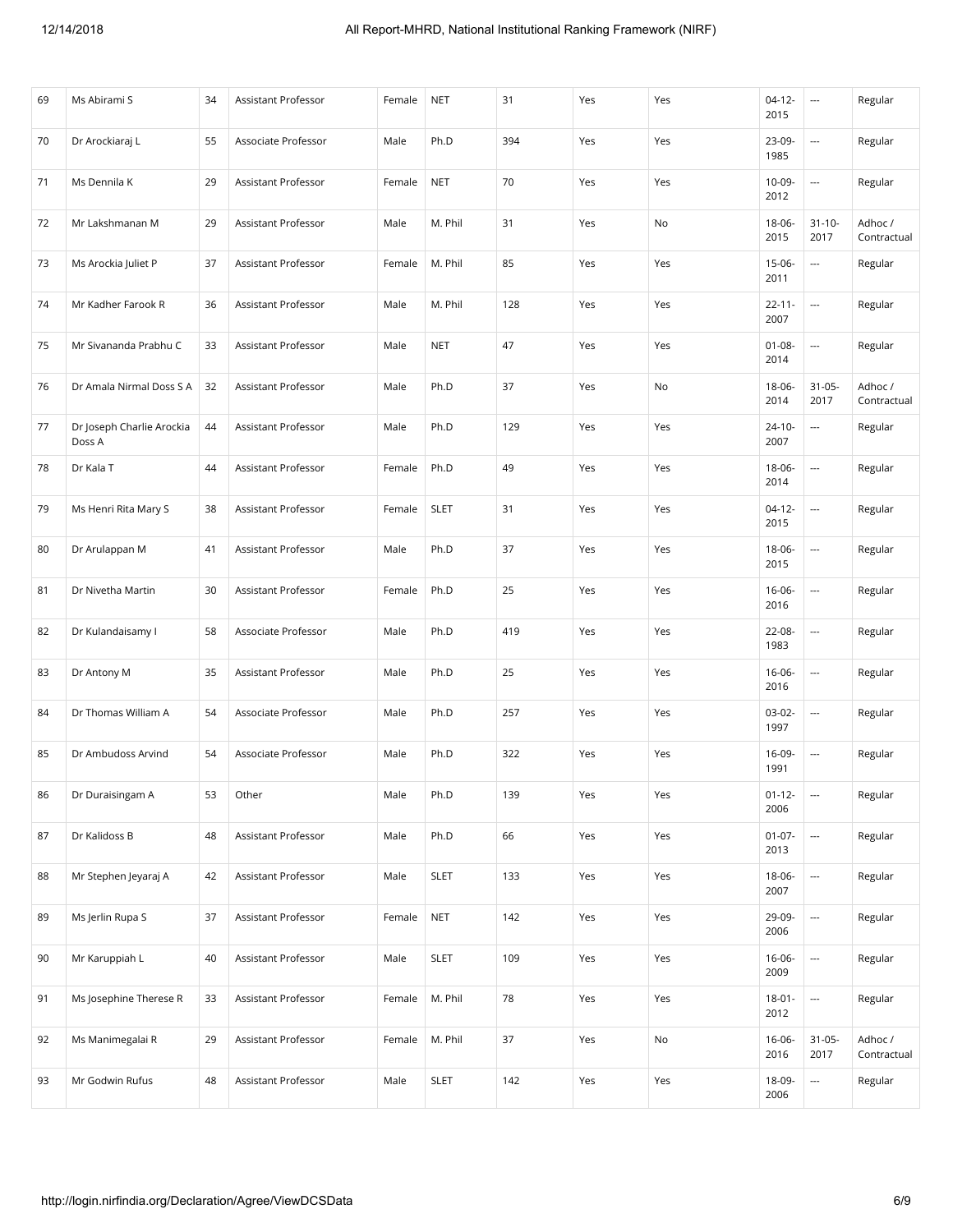| 94  | Dr Jeyaraj I                       | 52 | Associate Professor        | Male   | Ph.D        | 222 | Yes | Yes | $12 - 01 -$<br>2000 | $\overline{\phantom{a}}$ | Regular                |
|-----|------------------------------------|----|----------------------------|--------|-------------|-----|-----|-----|---------------------|--------------------------|------------------------|
| 95  | Dr Lourdunathan S                  | 58 | Associate Professor        | Male   | Ph.D        | 381 | Yes | Yes | $16-10-$<br>1986    | $\overline{\phantom{a}}$ | Regular                |
| 96  | Mr Robert Dhiliban                 | 37 | Assistant Professor        | Male   | M. Phil     | 129 | Yes | Yes | $22 - 10 -$<br>2007 | $\overline{\phantom{a}}$ | Regular                |
| 97  | Ms Sahaya Thivya W                 | 29 | Assistant Professor        | Female | M. Phil     | 73  | Yes | Yes | 18-06-<br>2012      | $\overline{\phantom{a}}$ | Regular                |
| 98  | Mr Santhosh Kumar<br>Jacob         | 34 | Assistant Professor        | Male   | M. Phil     | 83  | Yes | Yes | $10 - 08 -$<br>2011 | $\overline{\phantom{a}}$ | Regular                |
| 99  | Mr Deva Prince S A                 | 34 | Assistant Professor        | Male   | <b>NET</b>  | 31  | Yes | Yes | $04-12-$<br>2015    | $\overline{\phantom{a}}$ | Regular                |
| 100 | Mr Arockia Maria Michael<br>Raja A | 38 | Assistant Professor        | Male   | <b>NET</b>  | 39  | Yes | Yes | $04 - 12 -$<br>2015 | $\overline{a}$           | Regular                |
| 101 | Mr Jegan Karuppiah                 | 36 | Assistant Professor        | Male   | <b>NET</b>  | 25  | Yes | Yes | $16 - 06 -$<br>2016 | $\overline{\phantom{a}}$ | Regular                |
| 102 | Mr Veerasamy P                     | 40 | <b>Assistant Professor</b> | Male   | M. Phil     | 157 | Yes | Yes | $20 - 06 -$<br>2005 | $\hspace{0.05cm} \ldots$ | Regular                |
| 103 | Mr Chandrasekar<br>Pandian S       | 30 | Assistant Professor        | Male   | <b>SLET</b> | 36  | Yes | Yes | 13-07-<br>2015      | $\overline{\phantom{a}}$ | Regular                |
| 104 | Mr Kaleeswaran K                   | 29 | Assistant Professor        | Male   | M. Phil     | 49  | Yes | Yes | 18-06-<br>2014      | $\overline{a}$           | Regular                |
| 105 | Mr Ramachandran P                  | 33 | Assistant Professor        | Male   | <b>NET</b>  | 91  | Yes | Yes | $03-12-$<br>2010    | $\overline{a}$           | Regular                |
| 106 | Mr Vijayakumar A                   | 32 | Assistant Professor        | Male   | M. Phil     | 80  | Yes | Yes | $11 - 07 -$<br>2011 | $\overline{\phantom{a}}$ | Regular                |
| 107 | Mr Saravanan M                     | 38 | Assistant Professor        | Male   | <b>MCA</b>  | 119 | Yes | Yes | 08-09-<br>2008      | $\hspace{0.05cm} \ldots$ | Regular                |
| 108 | Dr Ganesh S                        | 41 | Assistant Professor        | Male   | Ph.D        | 37  | Yes | Yes | 18-06-<br>2015      | ---                      | Regular                |
| 109 | Dr Murali N                        | 56 | Associate Professor        | Male   | Ph.D        | 394 | Yes | Yes | 23-09-<br>1985      | $\overline{\phantom{a}}$ | Regular                |
| 110 | Dr Michael John Peter              | 64 | Other                      | Male   | Ph.D        | 49  | Yes | Yes | 18-06-<br>2014      | $\overline{\phantom{a}}$ | Adhoc /<br>Contractual |
| 111 | Mr Anto Nelson                     | 46 | Assistant Professor        | Male   | M.A         | 73  | Yes | Yes | 18-06-<br>2012      | $\overline{a}$           | Regular                |
| 112 | Ms Pradeepa I                      | 32 | Assistant Professor        | Female | M. Phil     | 129 | Yes | Yes | $22 - 11 -$<br>2007 | ---                      | Regular                |
| 113 | Dr Shanmugaraju A                  | 48 | Assistant Professor        | Male   | Ph.D        | 129 | Yes | Yes | $22 - 10 -$<br>2007 | $\overline{\phantom{a}}$ | Regular                |
| 114 | Dr Charles J A                     | 55 | Associate Professor        | Male   | Ph.D        | 384 | Yes | Yes | 23-07-<br>1986      | ---                      | Regular                |
| 115 | Dr Sebastian Mahimai Raj<br>Α      | 44 | Assistant Professor        | Male   | Ph.D        | 31  | Yes | Yes | $04-12-$<br>2015    | $\overline{\phantom{a}}$ | Regular                |
| 116 | Dr Mabel Joshaline                 | 48 | Assistant Professor        | Female | Ph.D        | 25  | Yes | Yes | 16-06-<br>2016      |                          | Regular                |
| 117 | Ms Jegadeeswari S                  | 36 | Assistant Professor        | Female | M. Phil     | 156 | Yes | Yes | 22-07-<br>2005      | ---                      | Regular                |
| 118 | Mr Kalaivanan P                    | 27 | Assistant Professor        | Male   | M. Phil     | 47  | Yes | Yes | $01 - 08 -$<br>2014 |                          | Regular                |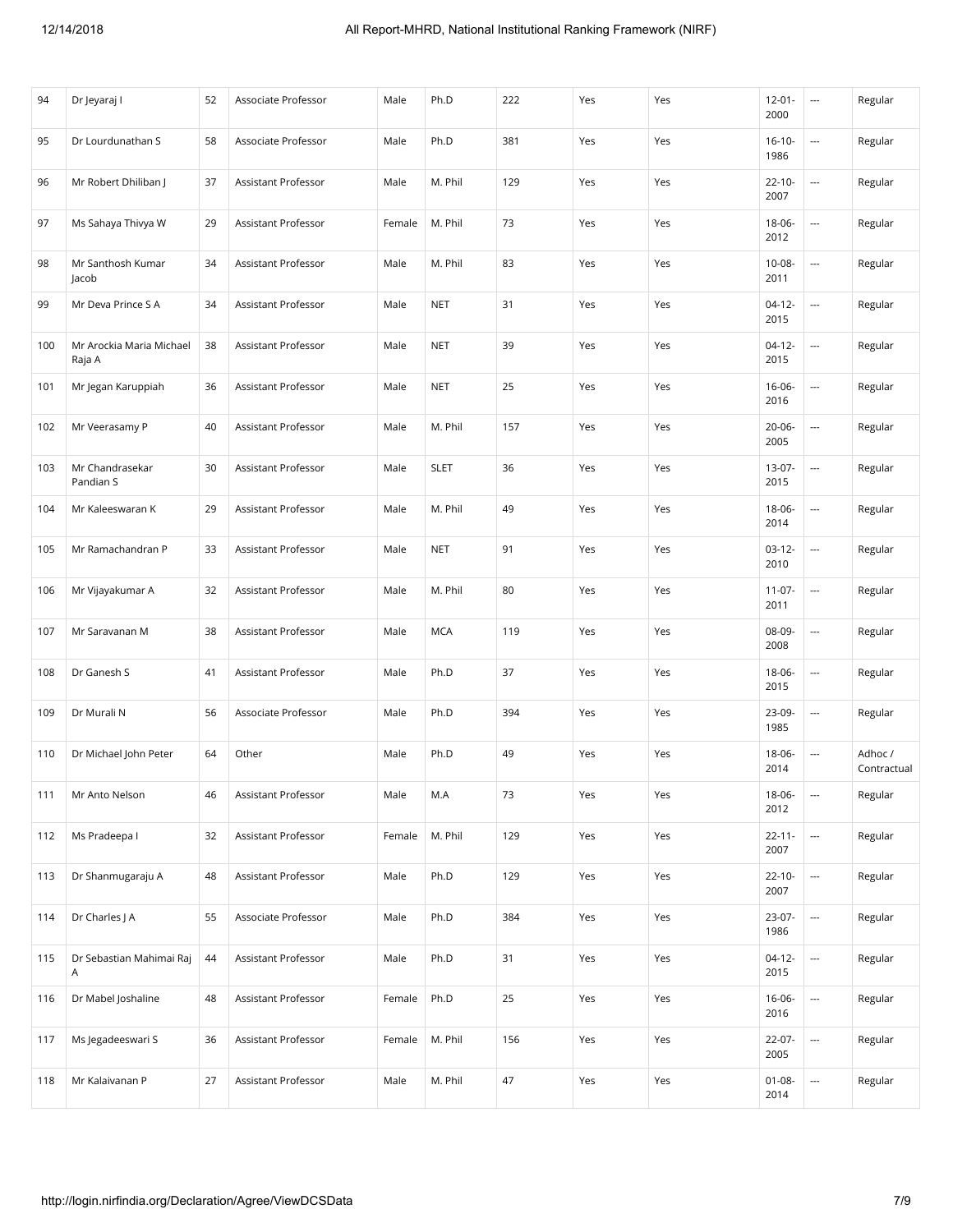| 119 | Mr Viswanathan R              | 35 | Assistant Professor        | Male   | <b>MCA</b> | 96  | Yes | Yes | $01 - 07 -$<br>2010 | $\overline{\phantom{a}}$ | Regular |
|-----|-------------------------------|----|----------------------------|--------|------------|-----|-----|-----|---------------------|--------------------------|---------|
| 120 | Mr Siluvai Nesa Pandian       | 35 | Assistant Professor        | Male   | M. Phil    | 25  | Yes | Yes | $16 - 06 -$<br>2016 | $\overline{\phantom{a}}$ | Regular |
| 121 | Mr Peter Michael Raj G        | 34 | Assistant Professor        | Male   | Ph.D       | 37  | Yes | Yes | 18-06-<br>2015      | $\overline{\phantom{a}}$ | Regular |
| 122 | Mr Johnson B                  | 40 | Assistant Professor        | Male   | <b>MCA</b> | 157 | Yes | Yes | $16 - 06 -$<br>2005 | $\overline{a}$           | Regular |
| 123 | Dr Mani Valan S               | 65 | Other                      | Male   | Ph.D       | 73  | Yes | Yes | 18-06-<br>2012      | $\overline{\phantom{a}}$ | Regular |
| 124 | Ms Sahaya Josephine<br>Mary A | 49 | Assistant Professor        | Female | M. Phil    | 129 | Yes | Yes | $22 - 10 -$<br>2007 | $\overline{a}$           | Regular |
| 125 | Dr Jenifa D                   | 37 | Assistant Professor        | Female | Ph.D       | 26  | Yes | Yes | $16 - 06 -$<br>2016 | $\overline{a}$           | Regular |
| 126 | Ms Arockia Sarvia S           | 31 | Assistant Professor        | Female | <b>NET</b> | 13  | Yes | Yes | $16 - 06 -$<br>2017 | $\overline{\phantom{a}}$ | Regular |
| 127 | Dr Sophia J                   | 31 | Assistant Professor        | Female | Ph.D       | 13  | Yes | Yes | $16 - 06 -$<br>2017 | $\overline{a}$           | Regular |
| 128 | Dr Ananthi P                  | 41 | <b>Assistant Professor</b> | Female | Ph.D       | 13  | Yes | Yes | $16 - 06 -$<br>2017 | $\overline{\phantom{a}}$ | Regular |
| 129 | Dr Easuraja M                 | 34 | Assistant Professor        | Male   | Ph.D       | 13  | Yes | Yes | $16 - 06 -$<br>2017 | $\overline{\phantom{a}}$ | Regular |
| 130 | Ms Jansi Rani K               | 29 | Assistant Professor        | Female | M. Phil    | 13  | Yes | Yes | $16 - 06 -$<br>2017 | $\overline{a}$           | Regular |
| 131 | Dr Vignesh G                  | 34 | Assistant Professor        | Male   | Ph.D       | 13  | Yes | Yes | $16 - 06 -$<br>2017 | $\overline{\phantom{a}}$ | Regular |
| 132 | Dr John Jeevagan A            | 34 | Assistant Professor        | Male   | Ph.D       | 13  | Yes | Yes | $16 - 06 -$<br>2017 | ---                      | Regular |
| 133 | Ms Manimegala S               | 35 | Assistant Professor        | Female | M. Phil    | 13  | Yes | Yes | $16 - 06 -$<br>2017 | $\overline{a}$           | Regular |
| 134 | Dr Arul Selvi A               | 43 | Assistant Professor        | Female | Ph.D       | 13  | Yes | Yes | $16 - 06 -$<br>2017 | $\overline{\phantom{a}}$ | Regular |
| 135 | Mr Loyola Samidoss            | 34 | Assistant Professor        | Male   | <b>NET</b> | 13  | Yes | Yes | $16 - 06 -$<br>2017 | $\overline{\phantom{a}}$ | Regular |
| 136 | Fr Manuel S                   | 40 | Assistant Professor        | Male   | $M.A$      | 13  | Yes | Yes | $16 - 06 -$<br>2017 | ---                      | Regular |
| 137 | Mr Prasanth Arockia<br>Samy D | 25 | Assistant Professor        | Male   | M. Phil    | 13  | Yes | Yes | $16 - 06 -$<br>2017 |                          | Regular |
| 138 | Ms Annuncy Vinoliya D         | 24 | Assistant Professor        | Female | M.A        | 13  | Yes | Yes | $16 - 06 -$<br>2017 |                          | Regular |
| 139 | Ms Glory Gursheth A           | 24 | Assistant Professor        | Female | M. Phil    | 13  | Yes | Yes | $16 - 06 -$<br>2017 | $\hspace{0.05cm} \ldots$ | Regular |
| 140 | Ms Nestricia Mary L           | 24 | Assistant Professor        | Female | M. Phil    | 13  | Yes | Yes | $16 - 06 -$<br>2017 | $\overline{\phantom{a}}$ | Regular |
| 141 | Mr Johnson Stephen I          | 27 | Assistant Professor        | Male   | M. Phil    | 13  | Yes | Yes | $16 - 06 -$<br>2017 | $\overline{\phantom{a}}$ | Regular |
| 142 | Mr Subash M                   | 24 | Assistant Professor        | Male   | M.A        | 13  | Yes | Yes | $16 - 06 -$<br>2017 | $\overline{\phantom{a}}$ | Regular |
| 143 | Mr Muthu Perumal V            | 35 | Assistant Professor        | Male   | <b>MBA</b> | 13  | Yes | Yes | $16 - 06 -$<br>2017 | ---                      | Regular |